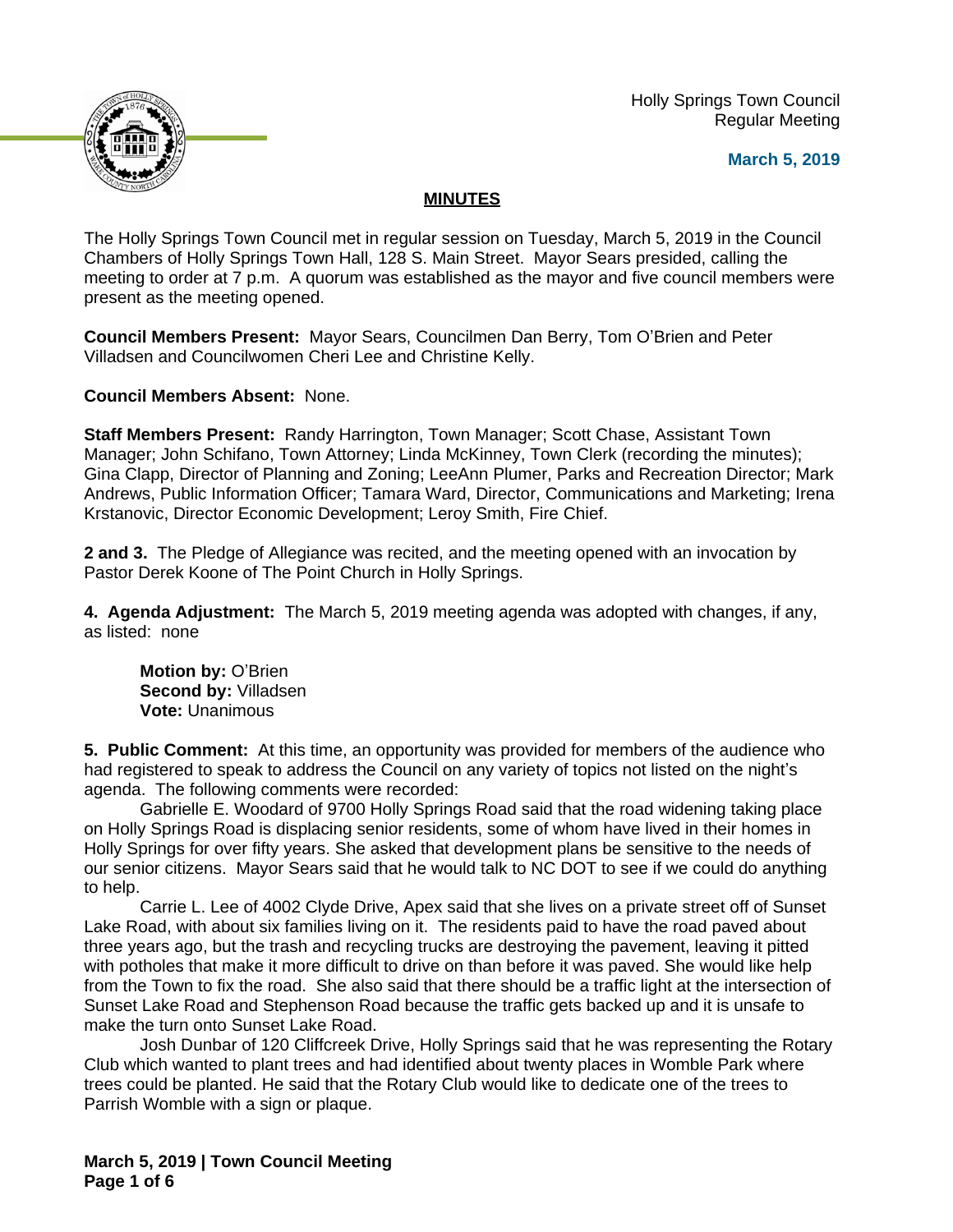Kaly Davis of 8109 Fieldcrest Lane, Holly Springs said that Mrs. Schelin's class at Holly Grove Middle School had advanced to the top ten in the Samsung Solve for Tomorrow technology competition and would now be headed to New York to compete in the final round with their invention of a smart phone app that increases school bus safety. They have won \$50,000 for Holly Grove Middle School so far. She asked everyone to go online to vote for them, and other members of the class passed out flyers to the audience telling them how to go online to vote. She then introduced Mrs. Schelin and said that she was the "best mentor we ever had."

#### **6a. Oath of Office for New Board of Adjustment and Planning Board Members**

Mayor Sears introduced Timothy Forrest and Jay Mrinko as newly reappointed in-town members of the Board of Adjustment, and Morgan Wiley, new in-town alternate member of the Board of Adjustment, and Ernie Carpico, newly reappointed member of the Planning Board

Ms. McKinney administered the oath of office to Timothy Forrest, Jay Mrinko, Morgan Wiley and Ernie Carpico.

## **Action:** None.

## **6b. Recognition of Bystanders and First Responders**

Fire Chief Leroy Smith gave information about cardiac arrest survival statistics. He explained how immediate CPR and prompt transportation to a hospital gives victims the best chance for survival. One of the initiatives he put in place with Joe Harasti and other members of the department was teaching citizen's CPR training. He introduced Fire Engineer Joe Harasti and Cinder. Office Harasti spoke about the training that is offered by the fire department and how the immediate use of CPR doubles the chances of survival for a cardiac victim. The fire department offers free CPR classes that teach the skills but do not lead to certification, and certification classes, which are currently \$35. The Parks and Recreation Department handles the registration for the program. Call the fire department if you have any questions.

Chief Smith said that if it weren't for the bystanders who were there, we would not be here today to celebrate Mr. Vasques' survival. He discussed the Pulsepoint initiative which links people who are trained in CPR through an app, to nearby emergencies. Wake County is rolling out the program and Chief Smith said that it can really have an impact. He then introduced Robin Forgione, who was a bystander for the incident in question.

Robin Forgione said that she was invited because she gave CPR to her friend and is very fortunate that he is still here. She said that CPR in real life is very different from the training. She hopes that no one here has to do it, but in the moment the skills are there.

Chief Smith said that Mr. Vasquez was out on a bike ride on January 1, 2019 and he suffered cardiac arrest. He said that Ms. Forgione's jumping in kept Mr. Vasquez alive until the EMS showed up. He gave her a Holly Springs Fire Department challenge coin that is given to very few people. Fran Hughes took over the CPR while Ms. Forgione secured the scene from traffic.

Mr. Vasquez then said that what happened to him has an extremely low survival rate, but these heroes saved his life. He addressed the EMS team and said that there was no way he could ever thank them enough, then he thanked Ms. Forgione and strongly encouraged everyone to take CPR training.

Chief Smith gave Mr. Vasquez an honorary challenge coin for being a survivor, and thanked him for being one of the few who come back to say thank you after a rescue.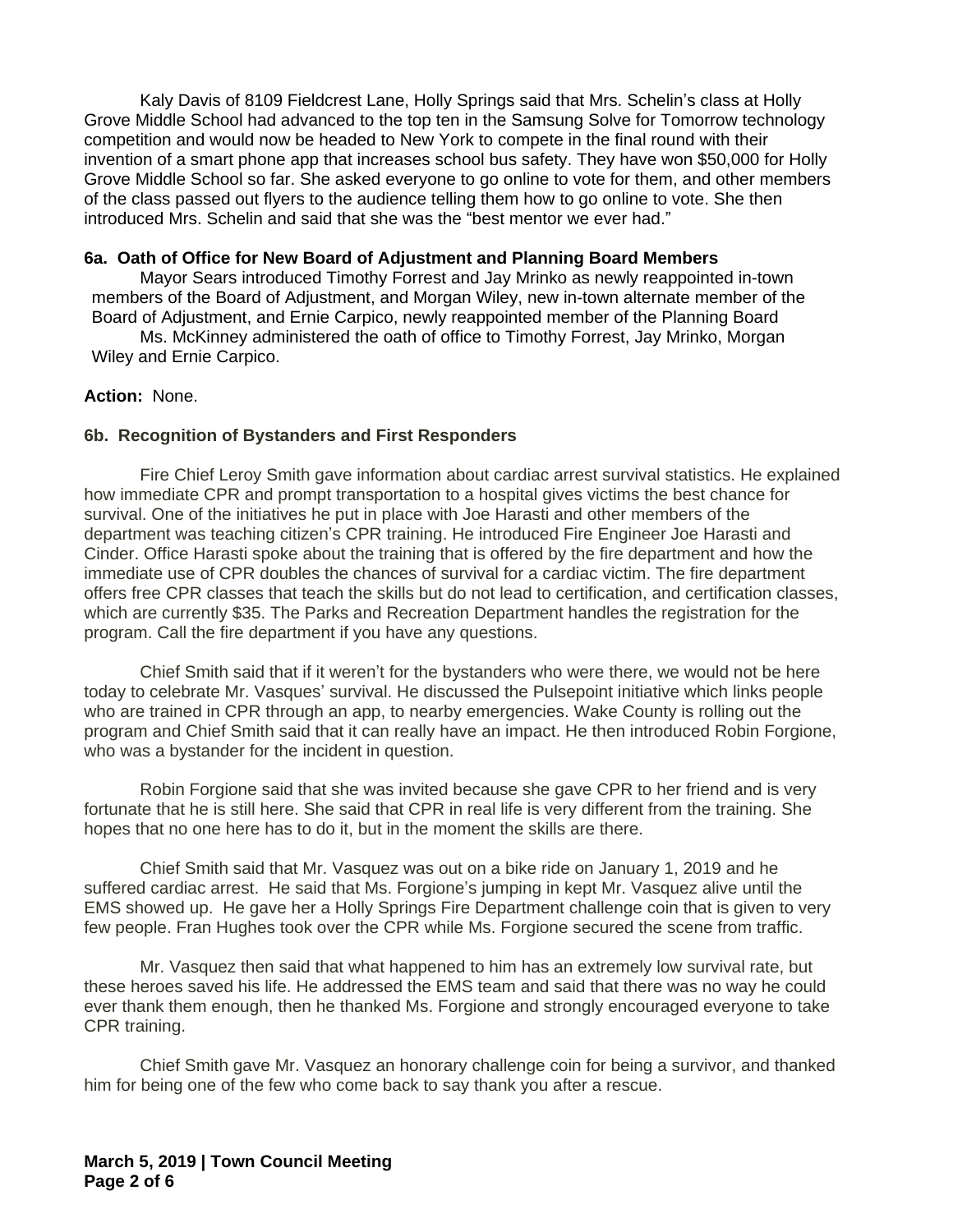He then recognized first responders Battalion Chief Donald Hussey, Lieutenant Jason Parrish, Michael Castelloe, James Dillon, Nick Richmond, Spencer Stewart, and Robbie Wilkins. Mr. Vasques publically recognized those who worked to save his life.

Chief Smith said that many of the medical procedures were done on the scene – automatic defibrillation; CPR on the scene for 30 minutes; administering of medications; all took place on Woodcreek Road where the accident took place.

# **7a. Public Hearing: Pre-Budget Public Hearing**

 Randy Harrington said that state law requires at least one public budget hearing on the Town Manager's recommended budget after it has been submitted to the governing body. This hearing is being held in addition to, not instead of, the public hearing that is required by law. The purpose of this hearing is to provide the community with an opportunity for input on potential budget needs and priorities prior to formulation of the recommended budget. He said that Cory Petersohn would outline local government services and the draft Strategic Plan. He pointed out what services the Town provides, as differentiated from what County, State & Federal governments provide, specifically Garbage, Recycling and Yard Waste pickup, Parks and Greenways, Police, Land Use Planning, Economic Development, Streets and Infrastructure, Water and Sewer Services, Fire Department. He pointed out that the Economic Development part of the conversation would be discussed at the April workshop. He then introduced Cory Petersohn of the Finance Department.

Mr. Petersohn provided information on where the money that the Town spends comes from, explaining the difference between the utility fund, which comes from fees paid for water and goes to providing water, and the general fund. He then showed a comparison of revenues and expenses for the general fund. Most revenue comes from property tax and other taxes, like sales tax. Next he showed how many cents of each tax dollar in the general fund goes. (Parks & Rec, Development and Public Works numbers are from general fund, not money they get from fees.) Next he showed a draft version of the Town Vision and the Strategic Plan's five priority areas. He then introduced the draft goals for each of the five priorities. Finally he outlined the next steps: review the draft Strategic Plan with proposed initiatives on April 9<sup>th</sup>, Town Council adoption of the Strategic Plan on April 1th, and the recommended budget presentation on May 14<sup>th</sup>.

With that explanation completed, Mayor Sears opened the public hearing. The following input was recorded:

Hank Dickson of 504 sandy Point Way, Holly Springs said that it gives him special pleasure to speak at this hearing because when he was on Council he suggested that a pre-budget hearing be held. He had two recommendations for the budget. First, he recommends that \$150,000 -\$200,000 be set aside for a direct greenway connection from Muses Mill Court to Ting Park He said that the intent of greenways is to link people to parks. He said that according to the online county records the right of way is owned by the Town. It is a straight shot directly to a paved greenway stub in Ting Park. The path need not be paved, but could be mulched. The Town would only need to take out some trees and create a foot bridge. He said that he believes the 1/10 mile connection would have more benefits than costs.

Secondly he said he would like the Town to officially add a town owned parcel between Evergreen View Dr., Holly Meadow Drive, and Rivendell Drive as a town park. He is not requesting any facilities, but a sign that designates that it is now part of the parks system and subject to the rules of town parks. The land is zoned PUD, the surrounding use is consistent with R10 zoning. For "picnic grounds" use in R10, the parking requirements is 3.5 spaces per acre. Since this is 1.7 acres, there would be a need for six spaces. This can be accommodated on Rivendell or Evergreen View. The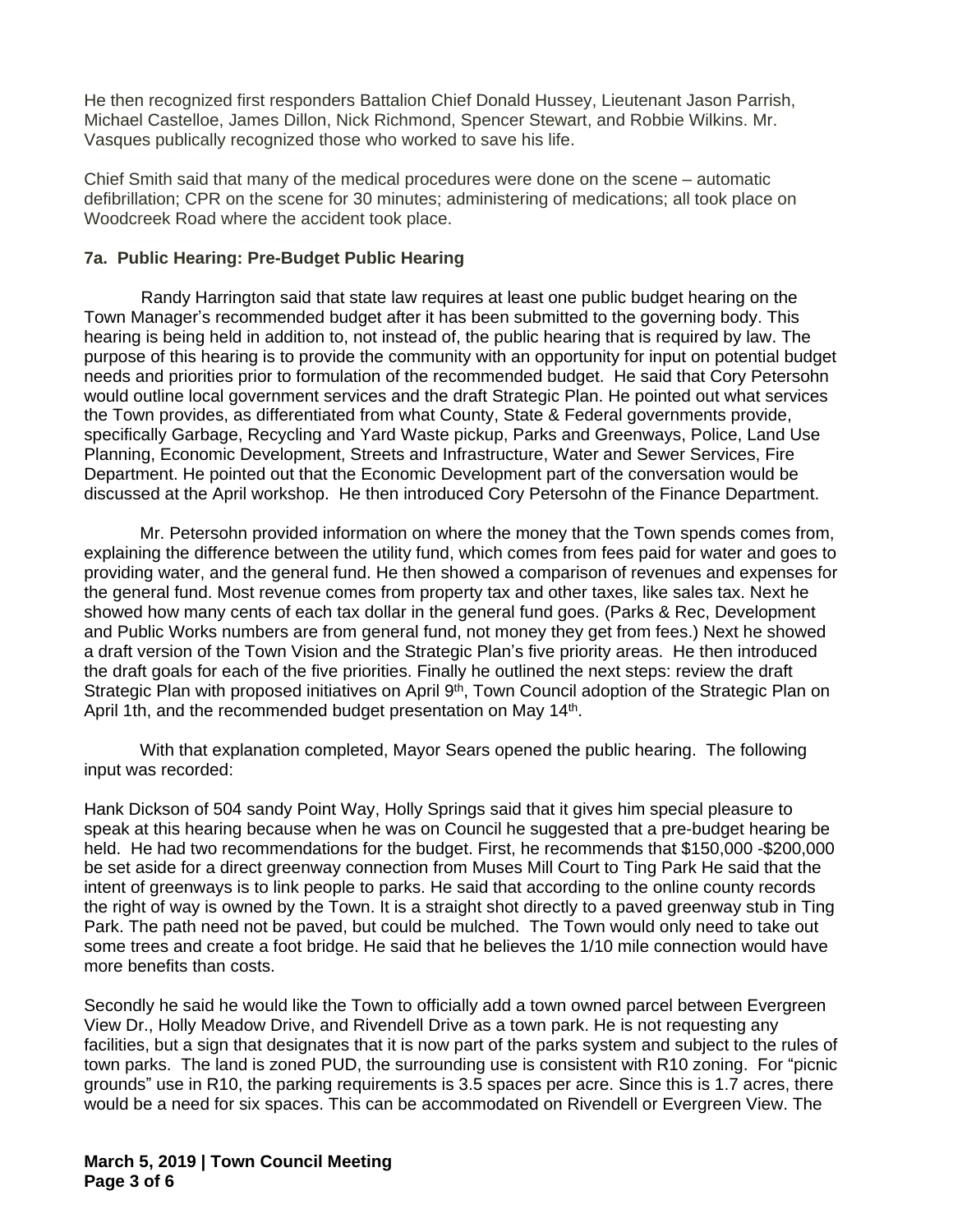ADA requirement would be one space. This project should not require more than \$10,000 for signage and parking spaces.

He said that both items fit in with the stated Strategic Planning goals.

Jessica Shaw Wrench left a comment on Facebook asking the Council if speed bumps could be installed on Teal Lake Drive.

There being no further input, the public hearing was closed.

**Action:** None.

**8a. Consent Agenda:** Councilman Berry requested that item 8i be removed from the Consent Agenda because of a late-breaking conflict.

The Council approved a motion to remove item 8i., the setting of the Grant Committee meeting, and approve all remaining items on the Consent Agenda. The motion carried following a motion by Councilman O'Brien, a second by Councilman Villadsen and a unanimous vote. The following actions were affected:

8a. Minutes – The Council approved minutes of the Board's meetings held February 19, 2019.

8b. Resolution 19-08 – The Council adopted Resolution 19-08 directing the Town Clerk to investigate the sufficiency of annexation petition A18-10 and set public hearing for Tuesday March 19, 2019. *A copy of Resolution 19-08 is attached to these minutes.*

8c. Resolution 19-09 - The Council adopted Resolution 19-09 directing the Town Clerk to investigate the sufficiency of annexation petition A19-02 and set public hearing for Tuesday April 2, 2019. *A copy of Resolution 19-09 is attached to these minutes.*

8d. ESRI GIS and Cityworks Software Evaluation – The Council approved a contract with Timmons Group to assist the Town with a review of Cityworks' integration with the Town's GIS system.

8e. Budget Transfer – The Council approved a transfer of funds to Operating Account 30- 432-12.10 to cover increased dues for the Triangle Water Supply Partnership.

8f. Sunset Lake Road Sidewalk, Phase II – The Council approved a budget transfer for the acquisition of construction easements for the Sunset Lake Road Sidewalk, Phase II.

8g. Town Hall Commons Parking Deck Change Order – Council approved change order #003 in the amount of \$54,278.40, to be taken from contingency funds, for Town Hall Commons Parking Deck to conform to design changes required by the Department of Insurance permit review.

8h. Avent Ferry Force Main Upgrade - The Council awarded contracts to Geotechnologies in the amount of \$1,800.00 and Kirkland Appriasals in the amount of \$2,200.00 for the Avent Ferry Force Main Upgrade.

# 9. **Other Business:**

Mayor Sears said that the Holly Springs High School Robotics team is going to a competition. He also said that crosswalk safety in Holly Springs is improving, especially as compared to Raleigh.

Councilwoman Lee announced that Principal Pittman has been appointed Senior Director of High School Programs and will be leaving the high school.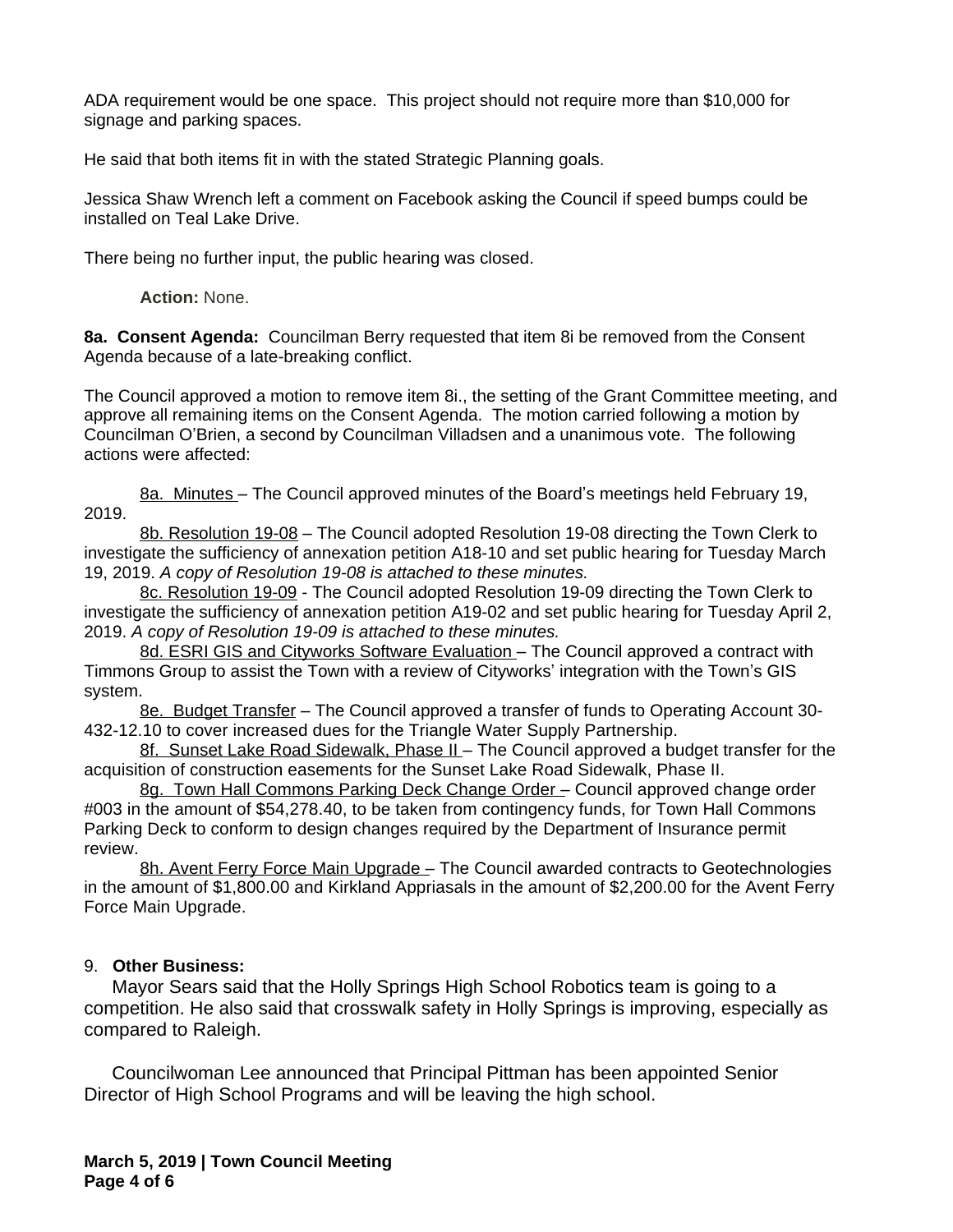She also asked about the Holly Springs Road project. John Schifano, Town Attorney said that the project is still in the design phase. Aaron Levitt, Engineering, said that the project is only at 25% and Mr. Schifano said that land acquisition will not happen without coming to the council.

Gabrielle Woodard spoke from the audience and said that the DOT and ORC are sending homeowners Notice that they have 6-8 months to move. The Mayor said that it is the 540 extension that is causing these notices, not anything Holly Springs is doing. Mr. Harrington said that community engagement is very important and the Town will have community engagement sessions as the process goes along to give residents a chance to be heard.

Councilwoman Lee said that she would like to talk more about affordable housing / workforce housing. She wants to work with developers to get what we want in Holly Springs. Councilwoman Kelly asked if a discussion about this was scheduled for the workshop next week. Mr. Harrington said no, but that Triangle J and other organizations could come in and do presentations on exactly what workforce housing is. He asked if the Council would like him to bring one of these organizations in to help define their goals.

Councilwoman Lee said that she would like the Council get certified in CPR, perhaps on a fourth Tuesday.

Councilman O'Brien gave a "big shout out" to Fire Chief Leroy Smith and Joe Harasti. He suggested that residents check their smoke alarms with daylight savings time coming on Sunday. He said that residents should check with the fire department if they have any questions about their alarms. Chief Smith said that new smoke detectors last ten years with no battery changes.

Councilwoman Kelly thanked the Chamber of Commerce for all their work and the banquet they threw, and wished them a happy 25<sup>th</sup> anniversary.

Councilman Berry thanked Chief Smith for the tour of the Harris Nuclear Plant. He said that they learned a lot about evacuation routes and safety and he encourages his colleagues to take the tour.

Councilman Villadsen said that Planapalooza was a great success and had excellent participation.

No further business.

#### **10. Manager's Report:**

Randy Harrington recognized the planning staff and the public for their work on Planapalooza

He gave a report related to tree trimming and removal on Holly Springs Rd. The reason for the tree trimming is because existing overhead power lines need to be moved due to the road widening. The tree preservation ordinance does not apply to this situation because the two developments here were approved before the ordinance was approved. It will probably be 9 to 18 months before the